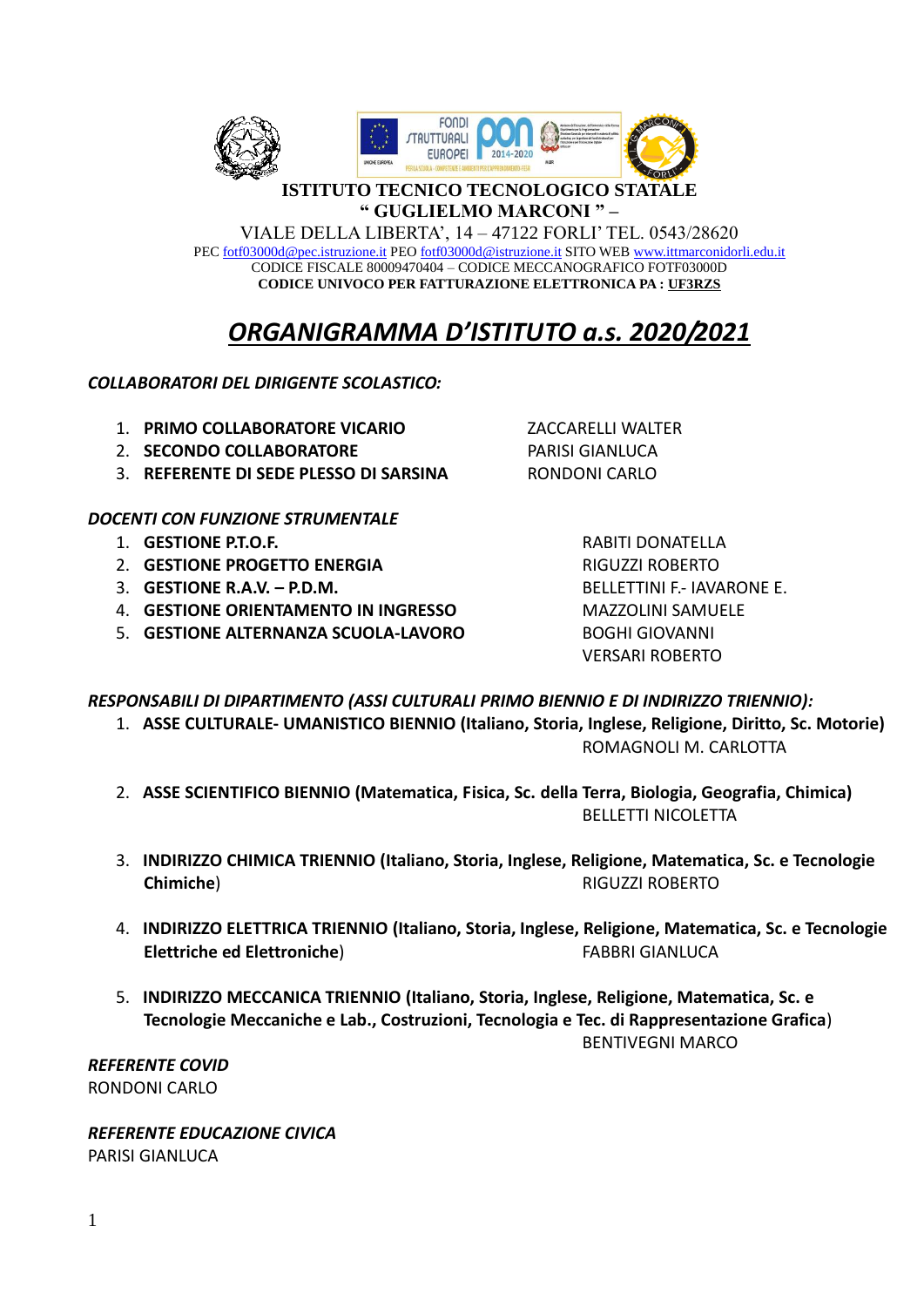# *TUTOR D'AULA A.S. 2020/2021*

|                |                    | segretario       |             |                      | segretario        |
|----------------|--------------------|------------------|-------------|----------------------|-------------------|
| <b>1A</b>      | <b>LIVERANI</b>    | <b>TIMONCINI</b> | <b>3AEL</b> | <b>BURNACCI</b>      | <b>BEZZI</b>      |
| 2A             | LUCCHI G.          | <b>ANTONACCI</b> | 4AEL        | <b>BEZZI</b>         | <b>BURNACCI</b>   |
| 1B             | <b>MATERA</b>      | <b>TIMONCINI</b> | 5AEL        | <b>STANGHELLINI</b>  | <b>PASQUI</b>     |
| 2B             | <b>MOSSINI</b>     | <b>ANTONACCI</b> | 3AEN        | <b>VERSARI</b>       | <b>PASQUI</b>     |
| 1 <sub>C</sub> | <b>MALMESI</b>     | <b>TIMONCINI</b> | <b>4AEN</b> | <b>MAZZOLINI</b>     | DI PRE'           |
| 2C             | <b>GUARDIGLI</b>   | <b>MILANESI</b>  | <b>5AEN</b> | <b>SARACINO</b>      | <b>VERSARI</b>    |
|                |                    |                  | 3BEL        | <b>FABBRIG.</b>      | <b>DANCU</b>      |
| 1D             | <b>MAINETTI</b>    | <b>TIMONCINI</b> | 3BEN        | <b>MAMBELLI</b>      | <b>PASQUI</b>     |
| 2D             | <b>LAZZARI</b>     | LUCCHI G.        | 4BEN+4BEL   | <b>VALENTE</b>       | <b>LATINO</b>     |
| 1E             | <b>ANTONNICOLA</b> | <b>TIMONCINI</b> | 3AMC        | <b>BALDINI</b>       | <b>BOGHI</b>      |
| 2E             | <b>LO PORTO</b>    | <b>MALTONI</b>   | 4AMC        | <b>DONATI</b>        | <b>MONTALTI</b>   |
| 1F             | <b>MALTONI</b>     | <b>TIMONCINI</b> | <b>5AMC</b> | <b>ZACCARELLI W.</b> | <b>SPADAZZI</b>   |
| 2F             | <b>BURATTINI</b>   | <b>MALTONI</b>   | 3BMC        | <b>FABBRI C.</b>     | <b>PASQUI</b>     |
| 1 <sub>G</sub> | <b>CAPRIOLO</b>    | <b>TIMONCINI</b> | 4BMC        | <b>MANCINI</b>       | <b>MALTONI</b>    |
| 2G             | LUCCHI E.          | <b>MALTONI</b>   | 5BMC        | <b>PARISI</b>        | <b>PASQUI</b>     |
| 1H             | <b>GUIDI</b>       | <b>TIMONCINI</b> | 3CMC+3EG    | <b>ZACCARELLI E.</b> | <b>ZONCU</b>      |
| 2H             | <b>ORTALI</b>      | <b>MALTONI</b>   | 4CMC+4EG    | <b>CAROLLO</b>       | <b>CIAMBRELLI</b> |
| 11             | <b>RUFFILLI</b>    | <b>TIMONCINI</b> | 5EG         | <b>BERTACCINI</b>    | <b>DONATI</b>     |
| 21             | <b>PEZZI</b>       | <b>MALTONI</b>   | 5CMC + 5BEN | <b>FARNETI</b>       | <b>DALL'AMORE</b> |
| 1AS            | <b>RONDONI</b>     | <b>PASQUI</b>    | 3ACH        | <b>CANZIANI</b>      | <b>OLIVA</b>      |
| 2L             | <b>FLAMIGNI</b>    | <b>MALTONI</b>   | 4ACH        | <b>RIGUZZI</b>       | <b>LAGHI S.</b>   |
| 2M             | <b>ROMAGNOLI</b>   | <b>MALTONI</b>   | <b>5ACH</b> | <b>BISERNI</b>       | <b>LAGHI S.</b>   |
| 2N             | <b>COIRO</b>       | <b>COIRO</b>     | 4BCH        | <b>FRISSORA</b>      | <b>LAGHI S.</b>   |
|                |                    |                  | 5BCH        | <b>OLIVA</b>         | <b>LAGHIS.</b>    |

## *COORDINATORI DI MATERIE*

| A34 + B12 - SCIENZE E TECNOLOGIE CHIMICHE + LABORATORI | <b>CICALA MANUELA</b>      |
|--------------------------------------------------------|----------------------------|
| A40 + B15 +B16 - SCIENZE E TECNOLOGIE ELETTRICHE ED    | <b>SAPUTO STEFANO</b>      |
| ELETTRONICHE + LABORATORI + LAB. INFORMATICA           |                            |
| A42 + B17 - SCIENZE E TECNOLOGIE MECCANICHE +          | <b>CIAMBRELLI ANTONIO</b>  |
| LABORATORI                                             |                            |
| A20 + B03 - FISICA + LABORATORIO                       | <b>LAGHI GABRIELE</b>      |
| A26 - MATEMATICA                                       | <b>BELLETTINI FLAVIA</b>   |
|                                                        |                            |
| A50 + A21 - SCIENZE DELLA TERRA - BIOLOGIA E GEOGRAFIA | <b>IAVARONE ELISABETTA</b> |
|                                                        |                            |
| A37 - COSTRUZIONI, TECNOLOGIA E TECN. DI               | <b>GUIDI FRANCESCO</b>     |
| RAPPRESENTAZIONE GRAFICA                               |                            |
| A12 - ITALIANO E STORIA                                | <b>FRISSORA FRANCESCA</b>  |
|                                                        |                            |
| A46 – SCIENZE GIURIDICHE ED ECONOMICHE                 | LAZZARI ALESSANDRA         |
|                                                        |                            |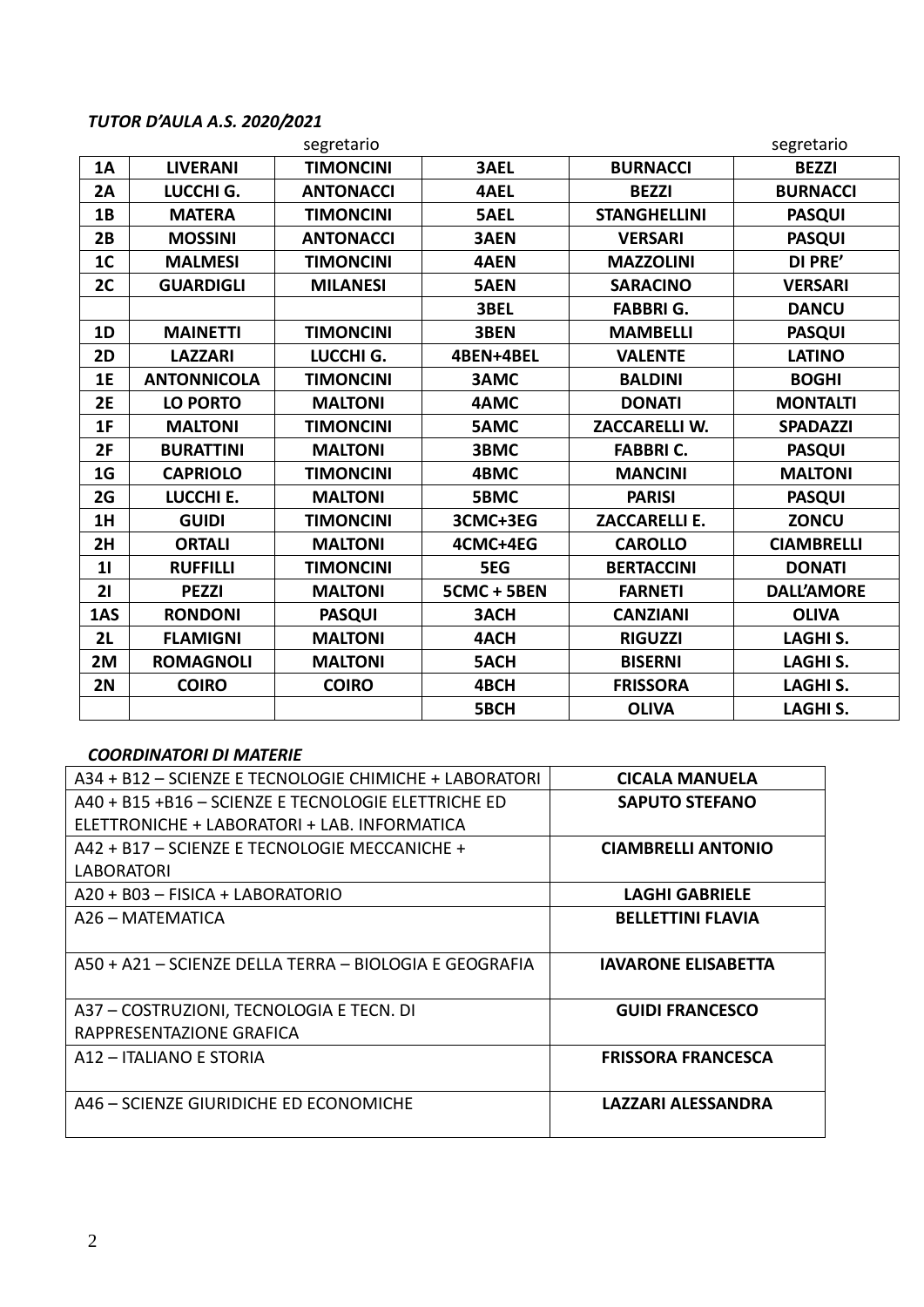| A48 – SCIENZE MOTORIE | <b>GASPARI LISA</b>    |
|-----------------------|------------------------|
| AB24 – LINGUA INGLESE | <b>MILANESI SILVIA</b> |
| RELIGIONE             | <b>PASQUI UMBERTO</b>  |

#### **REFERENTI DI LABORATORIO**

| LAB. FISICA                                   | <b>BRUSCHI</b>       | <b>LUCA</b>      |
|-----------------------------------------------|----------------------|------------------|
| DISEGNO E CAD BIENNIO AULA 30                 | <b>ANTONACCI</b>     | <b>ANIELLO</b>   |
| LAB. CHIMICA BIENNIO e 3^                     | DALL'OGLIO           | <b>BERNARDO</b>  |
| LAB. AN. QUANTIT./TECNICHE                    | <b>OLIVA</b>         | <b>EUGENIO</b>   |
| LAB. MICROBIOLOGIA/ORGANICA                   | <b>ALUISI BENINI</b> | <b>PAOLA</b>     |
| LAB. LINGUISTICO BIENNIO                      | <b>MILANESI</b>      | <b>SILVIA</b>    |
| LAB. LINGUISTICO TRIENNIO                     | <b>MILANESI</b>      | <b>SILVIA</b>    |
| LAB. TECNOL/CNC - CAM MECC.                   | SPADAZZI             | <b>FEDERICA</b>  |
| LAB. MACCH. UTENS./ IMP.TERM.                 | <b>DONATI</b>        | <b>MARCELLO</b>  |
| LAB. SISTEMI MECC.                            | ZARLENGA             | <b>RENATO</b>    |
| LAB. MACCH.FL./ SALDATURA                     | <b>BOGHI</b>         | <b>GIOVANNI</b>  |
| LAB. DISEGNO 5^ MC AULA 183                   | <b>BENTIVEGNI</b>    | <b>MARCO</b>     |
| LAB. TERRITORIALE MECCATRONICA AULA 183       | <b>BENTIVEGNI</b>    | <b>MARCO</b>     |
| LAB. 122-124 ELETTROT. ELETTRON. MACCH. EL/EN | DI PRE'              | <b>PIERLUIGI</b> |
| LAB. 178 SISTEMI EL/EN                        | <b>ASIRELLI</b>      | <b>GIANLUCA</b>  |
| LAB. TPSE 180/CAD EL                          | <b>SEDIOLI</b>       | <b>MARCO</b>     |
| LAB. 190 TPSE EN                              | <b>NAVACCHIA</b>     | <b>LUIGI</b>     |
| LAB. INF. BIENNIO                             | <b>TIMONCINI</b>     | AMOS             |
| <b>PALESTRE</b>                               | <b>FOSCHI</b>        | <b>DAVIDE</b>    |

#### **COMMISSIONE ORARIO**

PASQUI UMBERTO, TIMONCINI AMOS

#### **COMMISSIONE ELETTORALE (DECRETO)**

Componente Docente: PARISI GIANLUCA, DONATI MARCELLO Componente ATA: NANNI DANIELA Componente Genitori: Componente Studenti:

## **COMMISSIONE FORMAZIONE CLASSI**

MOSSINI RUBENS, MAZZOLINI SAMUELE

## REFERENTE SPORTELLO DI ASCOLTO

**BANCHINI ALESSANDRA** 

#### UNITA' DI AUTOVALUTAZIONE D'ISTITUTO RAV

Componente Docente: PARISI GIANLUCA, BELLETTINI FLAVIA, IAVARONE ELISABETTA Componente ATA: MARTINETTI GIULIANA Componente Genitori: da definire Componente Studenti: da definire